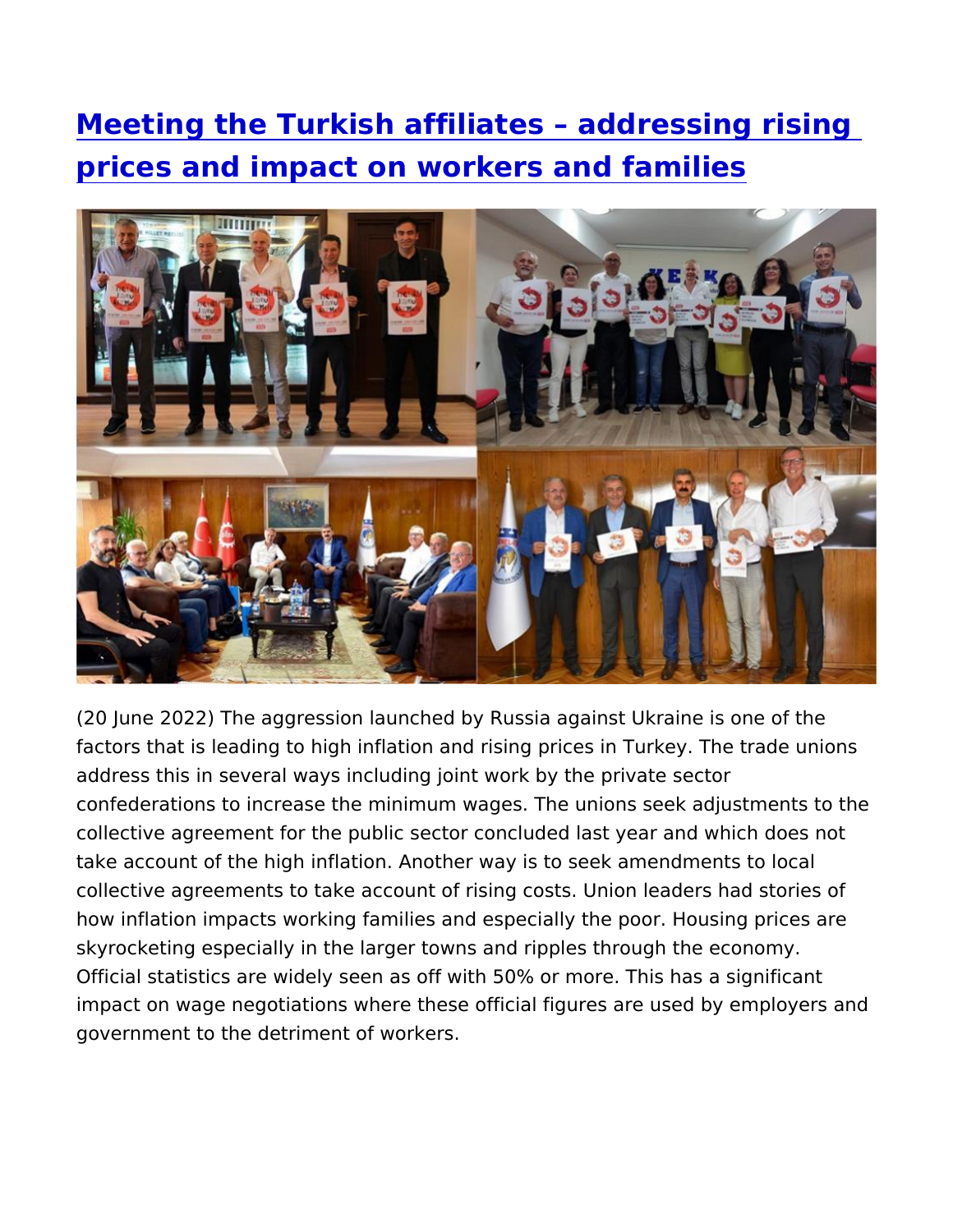Unions reported on the pandemic and the impact it has had on wo the health and care sector. Many workers and people died unnece protective measures were slowly implemented. Presidential electi in 2023 and the government will be judged on its handling of the economic situation. Many are looking for change in leadership an similar as happened in Istanbul and Ankara where mayors of a dif social progressive signature came into power following local elec

Progress has been made regarding outsourced workers in the mun many having returned to a permanent employment relationship. Ur addressing the remaining groups of workers that do not have this The unions of KESK are preparing for a new trial in the case of o SES, the health union on 4 July. She has been arrested and jailed work for the unions. Strengthening democracy, respect for trade u rights and achieving social progress including addressing inequal all unions share. We discussed the various actions unions will be the work of public service workers on 23 June, the UN public serv used to challenge rising prices and underline the demands for mo staff and to fight against commercialisation of public services.

The visit followed discussions with the Turkish members of the Example 1 Committee 4 and 5 May. We exchanged information on the process complaints raised and how to address these. There are concerns relationships with the government and receiving support from emp workplace, the assistance provided to members while others see to as a normal outcome of the work done to achieve a concrete agen conscious about the sometimes-fierce competition at local level. problematic that unions are differently treated depending on the c political power in place in municipalities and public service workp often losing their collective bargaining contracts.

The General Secretary met separately with the unions of the conf DISK, KESK, HAK-is, 16 and 17 June 2022 in Ankara

## [Turke](https://www.epsu.org/countries/turkey)y

• [Log](https://www.epsu.org/user/login?destination=/article/meeting-turkish-affiliates-addressing-rising-prices-and-impact-workers-and-families#comment-form) ino post comments